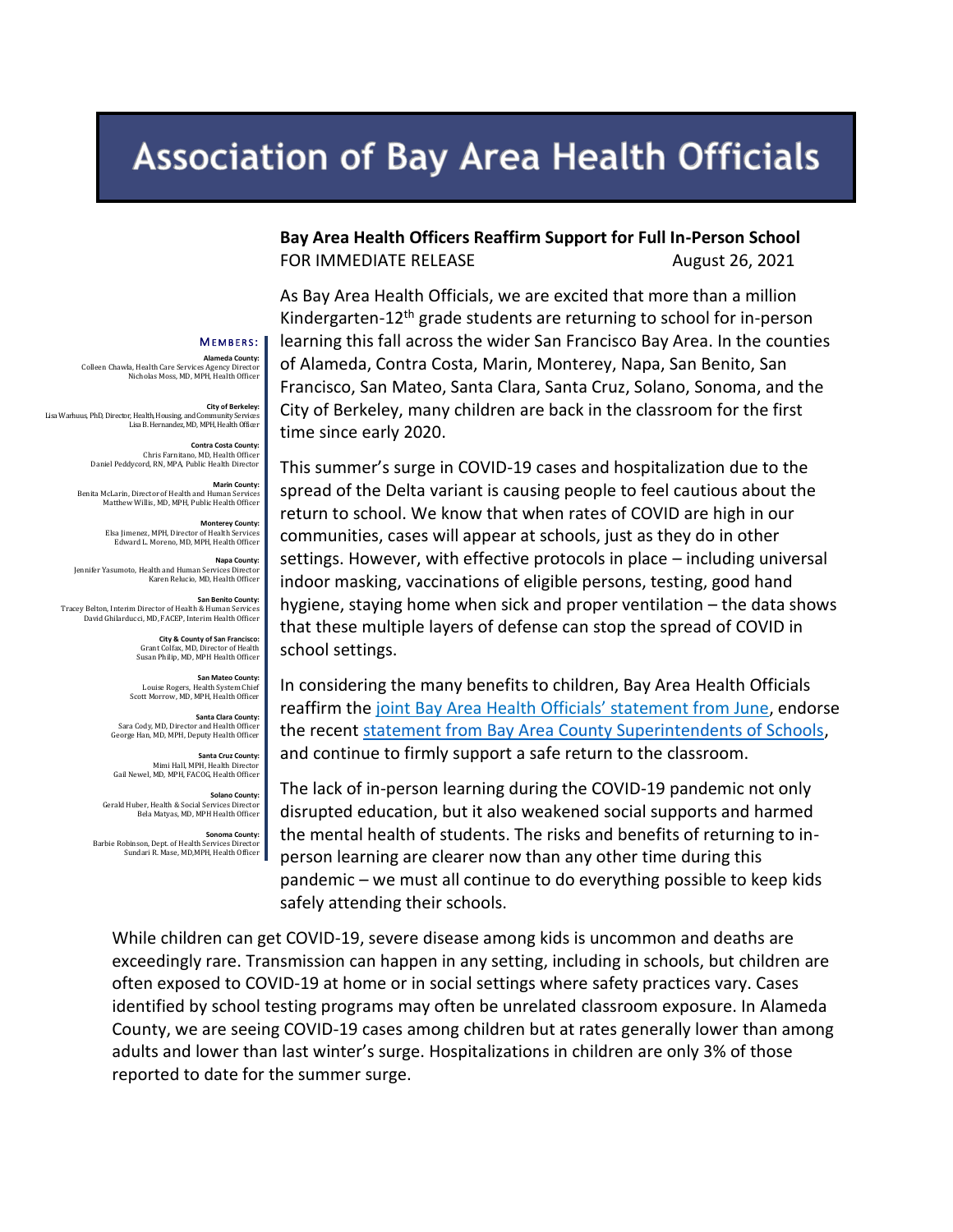The State's K[-12 Schools Guidance for the 2021-22 School Year](https://www.cdph.ca.gov/Programs/CID/DCDC/Pages/COVID-19/K-12-Guidance-2021-22-School-Year.aspx) is practical guidance that emphasizes universal application of the most important safety measures while also offering flexibility for different approaches to meet the needs and capacities of a broad range of schools and districts seeking to safely keep children in classrooms.

School leaders have worked hard to implement this Guidance and are ready to welcome students back. Health Officials continue to monitor the data closely and we will work across the region and the state to adapt when needed.

###





*Alameda County and the City of Berkeley are aligned with the State's K[-12 Schools Guidance for](https://www.cdph.ca.gov/Programs/CID/DCDC/Pages/COVID-19/K-12-Guidance-2021-22-School-Year.aspx)  [the 2021-22 School Year.](https://www.cdph.ca.gov/Programs/CID/DCDC/Pages/COVID-19/K-12-Guidance-2021-22-School-Year.aspx)*

# **Cases Will Occur: What to Expect**

When COVID-19 is circulating at high levels in communities, like it is now in Alameda County and the City of Berkeley, we should expect cases in schools. Cases among students and staff must be reported by schools to the Alameda County Public Health Department or the City of Berkeley's Public Health Department depending on the location of the schools per the [State's K](https://covid-19.acgov.org/reporting-requirements#school)-[12 guidance.](https://covid-19.acgov.org/reporting-requirements#school)

Alameda County's and City of Berkeley's Schools and Outbreak teams communicate with and support school leaders and staff as these situations arise, assisting with investigations and providing guidance on how to implement mitigation measures.

Parents and caregivers should reach out to their school or district leaders to learn how their student's school will respond to cases.

# **Stay Home if Sick**

Students and staff who experience symptoms or test positive for COVID-19 must stay home to protect the health and well-being of others. If students are identified as close contacts of someone who tests positive, there ar[e different quarantine options for schools](https://www.acoe.org/Page/2229) per State [Guidance.](https://www.cdph.ca.gov/Programs/CID/DCDC/Pages/COVID-19/K-12-Guidance-2021-22-School-Year.aspx)

### **Vaccination**

Vaccine continues to be the most powerful tool we have to end this pandemic. To protect students and staff, the State issued a [new public health order](https://www.cdph.ca.gov/Programs/CID/DCDC/Pages/COVID-19/Order-of-the-State-Public-Health-Officer-Vaccine-Verification-for-Workers-in-Schools.aspx) requiring all school staff to either show proof of full vaccination or be tested at least once per week.